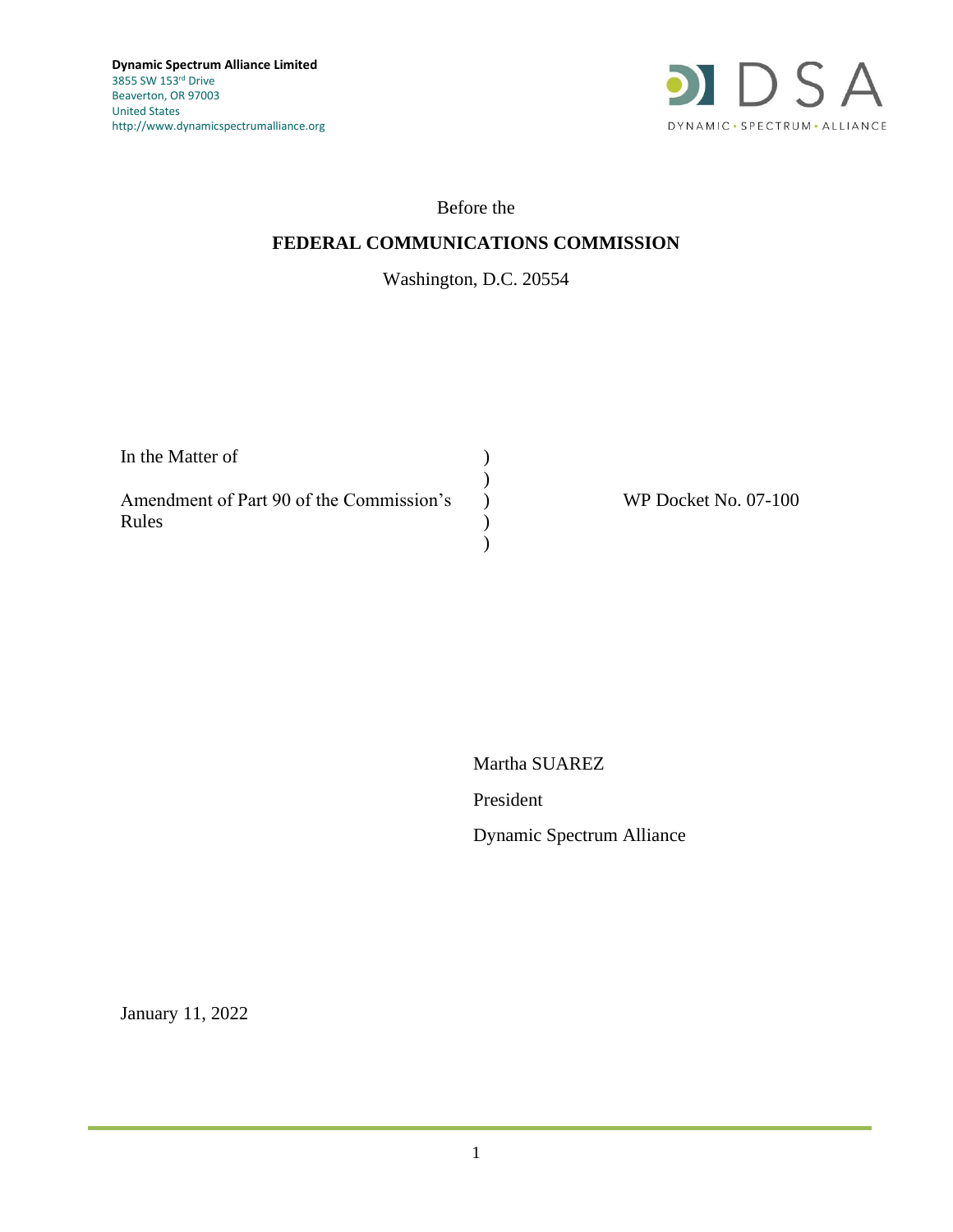

### **REPLY COMMENTS OF THE DYNAMIC SPECTRUM ALLIANCE**

The Dynamic Spectrum Alliance  $("DSA")^1$  submits these reply comments in response to the Federal Communications Commission ("FCC" or "Commission") Eighth Further Notice of Proposed Rulemaking ("Eighth FNPRM") in the above-captioned proceeding.<sup>2</sup> The DSA reiterates its strong support for the Commission's efforts to stimulate expanded use of and investment in the 4940-4990 MHz band ("4.9 GHz band") while ensuring that public safety communications continue to have priority.

The DSA believes the best way to achieve these two goals is the use of an automated dynamic shared access system, such as the proven Spectrum Access System ("SAS") that manages three tiers of users in the Citizens Broadband Radio Service ("CBRS"). With over 185,000 commercial CBRS base stations deployed across the country and zero reports of interference to protected incumbents (including the U.S. Department of Defense), the success of the CBRS sharing model is undeniable. This success is the result of the public/private partnership that was instrumental to the development of the SAS and the rules that have been effective at protecting incumbents, and to the vibrant ecosystem of commercial devices and applications that are currently operating in the CBRS band. The DSA urges the Commission to

<sup>1</sup> The Dynamic Spectrum Alliance is a global, cross-industry alliance focused on increasing dynamic access to unused radio frequencies. The membership spans multinational companies, small- and medium-sized enterprises, academic, research, and other organizations from around the world, all working to create innovative solutions that will increase the utilization of available spectrum to the benefit of consumers and businesses alike. A full list of the DSA members is available on the DSA's website at [www.dynamicspectrumalliance.org/members/.](http://www.dynamicspectrumalliance.org/members/)

<sup>2</sup> *Amendment of Part 90 of the Commission's Rules*, WP Docket No. 07-100, Order on Reconsideration and 8th Further Notice of Proposed Rulemaking, FCC 21-106 (rel. Oct. 1, 2021) ("Eighth FNPRM"), at ¶ 27.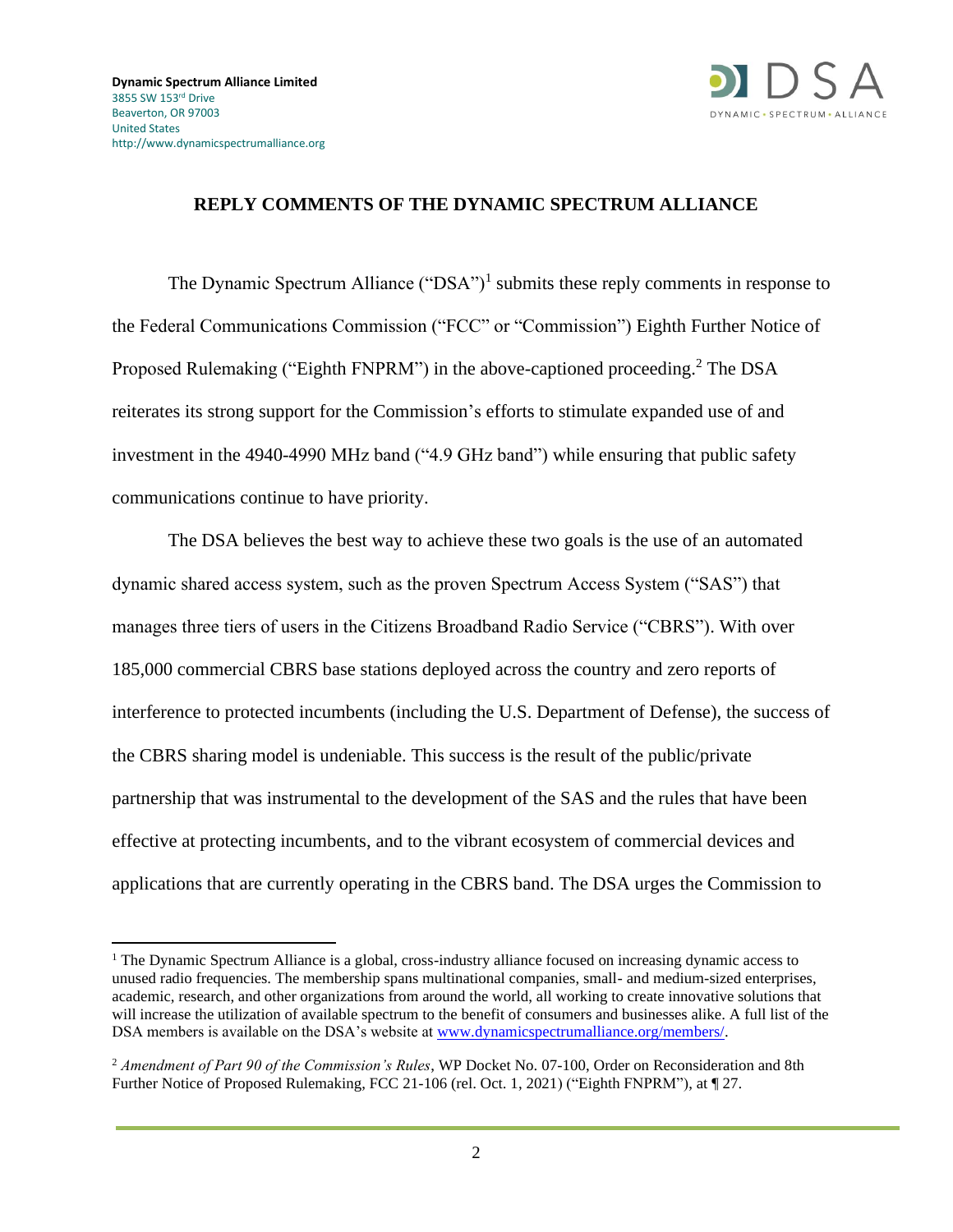



adopt a similar sharing framework for the 4.9 GHz band, leveraging the significant experience gained from CBRS, which will allow public safety operations to continue and to expand on a protected basis, while simultaneously opening the band for a wide range of new users, including critical infrastructure, Wireless Internet Service Providers ("WISPs"), as well as other public and private wireless network operators, to maximize the use of this valuable spectrum.

To achieve the Commission's twin goals of promoting more efficient and intensive use of the 4.9 GHz band for public safety communications on a primary basis and for commercial use on a secondary and opportunistic basis,<sup>3</sup> the DSA urges the Commission to implement a tiered sharing approach. Tier 1 would consist of primary licensees in the band (including all incumbent users), while other non-public safety users could access the band on an opportunistic, secondary basis in a lower Tier, much like CBRS General Authorized Access ("GAA") users do today. Use of such a tiered sharing approach that leverages existing and proven automated shared access solutions, such as the CBRS SAS or Automated Frequency Coordination ("AFC") system, will assist the Commission to increase use of these predominantly fallow frequencies, spur investment in and development of a vibrant equipment ecosystem, and enable both public safety and commercial operations to flourish on a coordinated basis.

The type of automated shared access system best suited to implement a tiered sharing approach in the 4.9 GHz band is dependent on the nature of the incumbent usage and the protection criteria the FCC choses to adopt. For example, were the FCC to adopt protection

 $3$  Eighth FNPRM at  $\P$  4.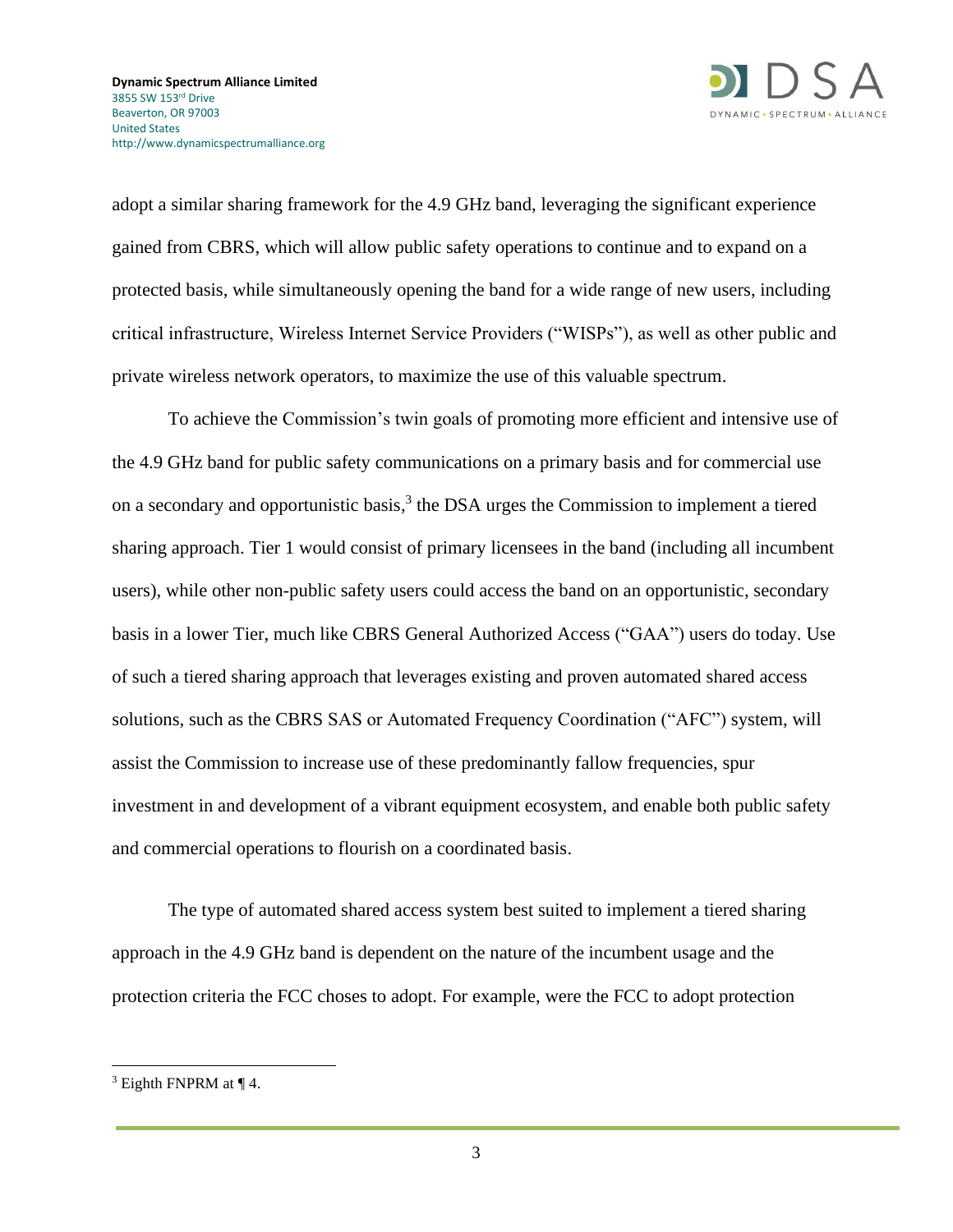

criteria based on aggregate interference, a more SAS-like approach is likely necessary, whereas with single entry protection criteria, a simpler, more AFC-like approach could suffice. Additionally, if incumbent protection necessitates frequent interaction (multiple times per day or hour) with the shared access system due to itinerant or mobile use, a SAS-like approach may be more appropriate, whereas if incumbent operations are relatively static and less frequent interaction (once per day) is adequate, a more AFC-like approach may be warranted. DSA's observation at this time is that, given the types of current and planned uses by public safety, including mobile operations, a more SAS-like automated shared access system may be more appropriate. However, in either case, the FCC and industry have extensive experience in implementing automated shared access systems that have proven capable of managing tiered access and enabling more efficient and intensive use of critical spectrum resources.

Moreover, a tiered licensing approach, managed by a SAS-like automated shared access system, could also facilitate coordination amongst users of the 4.9 GHz band – both within the public safety community itself, as well as between and among new secondary users. In the CBRS band, the SAS provides spectrum assignments to both Tier 2 licensed Priority Access Licensees ("PALs") and to Tier 3 GAA users, ensuring that protection of higher tiers is implemented properly, coordinating PAL channel assignments, minimizing interference amongst GAA users, and maximizing use of available frequencies. This same cloud-based, automated coordination capability could be leveraged for the 4.9 GHz band to support current and future public safety operations, while also managing spectrum assignments for a wide variety of secondary users.

4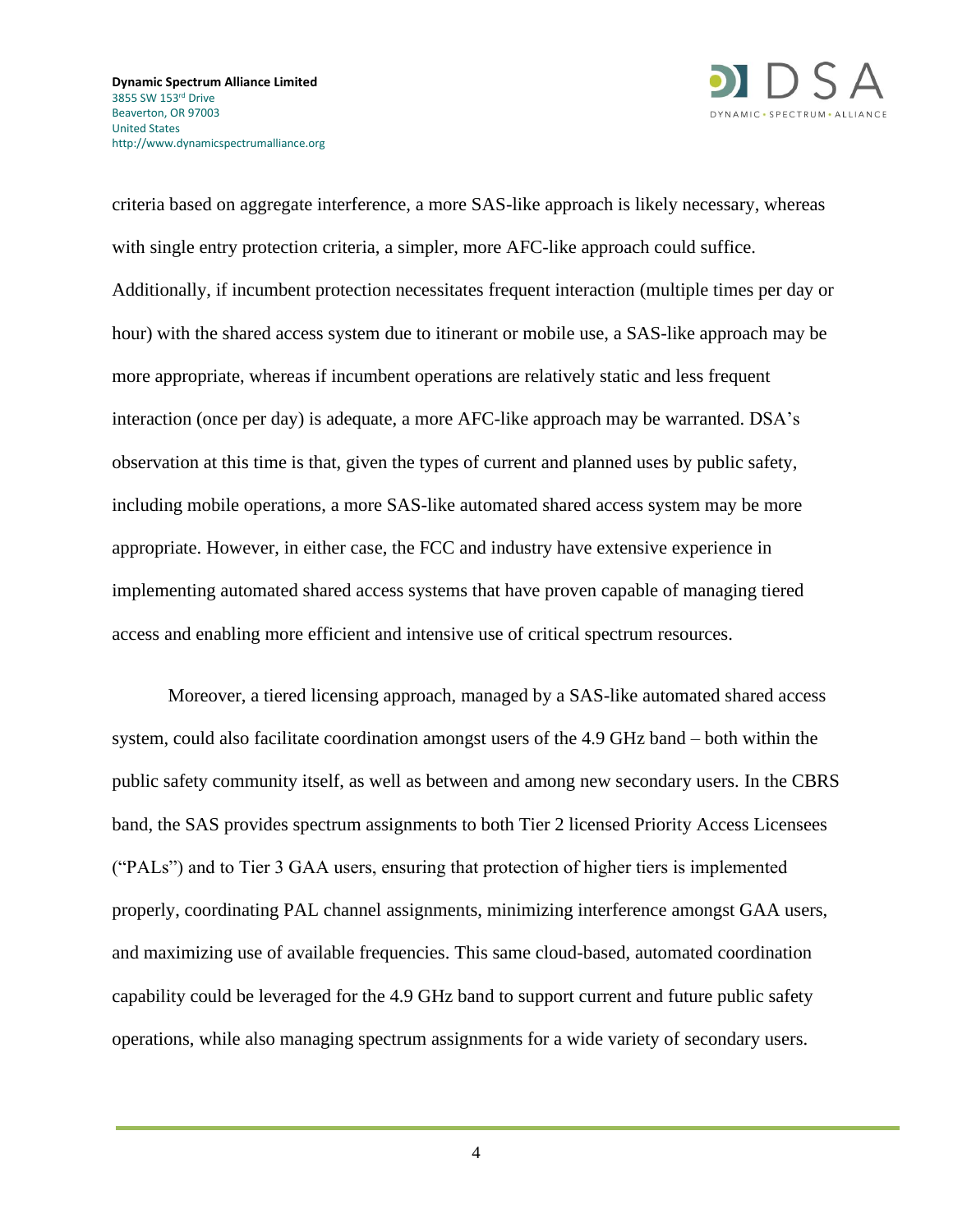

Leveraging a SAS-like automated spectrum access system has the potential to improve existing public safety coordination by reducing time and resources associated with the current manual process. As DSA noted in previous comments, the APCO Task Force Report acknowledged that a new coordination mechanism for public safety use is critical, stating that the Commission should encourage the development of a new coordination mechanism in collaboration with the vendor community, including the potential development of software to determine priority and preemption. <sup>4</sup> The CBRS SAS could serve as the basis for such a new coordination mechanism.

Furthermore, use of a SAS-like automated shared access system to manage new users in the 4.9 GHz band should address concerns expressed by commenters about "unlicensed" operations.<sup>5</sup> Under the Commission's Part 96 rules, secondary GAA users in the CBRS band are authorized to operate on a license-by-rule basis. While GAA spectrum access is similar to traditional Part 15 unlicensed operations, one important difference is that Part 96 GAA users must connect to a SAS in order to receive frequency assignments and must communicate regularly with the SAS in order to respond to commands to cease or alter operations. Through this closed-loop communications process, secondary GAA users are able to access spectrum much like unlicensed users do, but with the added benefits of automated coordination and the

<sup>4</sup> APCO International, "4.9 GHz Task Force Report," at 15 (Sept. 28, 2015), [https://ecfsapi.fcc.gov/file/60001325364.pdf.](https://ecfsapi.fcc.gov/file/60001325364.pdf)

<sup>5</sup> *See* Comments of American Association of State Highway and Transportation Officials, WP Docket No. 07–100 (filed Nov. 29, 2021); Comments of California Department of Transportation, WP Docket No. 07-100 (filed Nov. 29, 2021); Comments of International Association of Fire Chiefs, WP Docket No. 07-100 (filed Nov. 29, 2021); Comments of Public Safety Spectrum Alliance, WP Docket No. 07-100 (filed Nov. 29, 2021).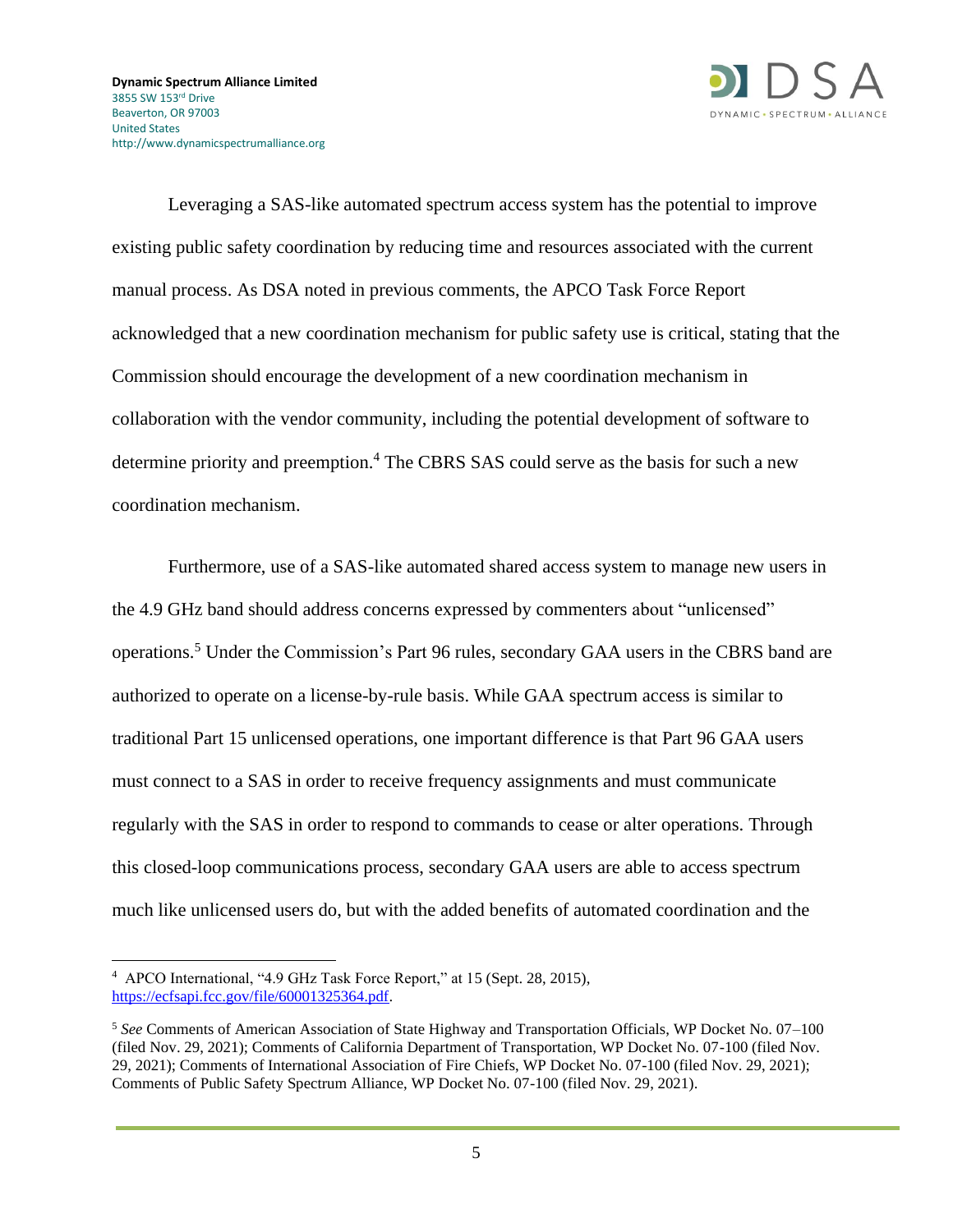

ability to adjust frequency assignments in the event of unexpected interference. By adopting a sharing framework similar to the existing Part 96 rules, public safety systems can be assured of any instances of interference can be addressed quickly, while also providing new users with the flexibility of unlicensed-like access to important spectrum resources.

Another benefit of the Part 96 rules is that, while technology neutral, they permit much higher power operations than the Part 15 rules. Higher power limits will support 4G and 5G deployments, providing users with most cost-effective solutions particularly in rural areas. Given the interest expressed by public safety users and others in deploying 5G systems,<sup>6</sup> should the FCC choose to adopt a tiered licensing approach for the 4.9 GHz band, managed by a SASlike automated shared access system, users of the band might also benefit from technical rules akin to those governing GAA operations under Part 96, as opposed to traditional unlicensed Part 15 rules.

#### **CONCLUSION**

The DSA strongly supports the Commission's twin goals of promoting more efficient and intensive use of the 4.9 GHz band for public safety communications, on a primary basis, and for commercial use on a secondary and opportunistic basis. We recommend that the Commission leverage the extensive work and experience to date in implementing shared spectrum frameworks for other bands, such as CBRS or 6 GHz. The overwhelming success of the CBRS

<sup>6</sup> *See* Comments of National Public Safety Telecommunications Council, WP Docket No. 07-100 (filed Nov. 29, 2021); Comments of Comments of Public Safety Spectrum Alliance, WP Docket No. 07-100 (filed Nov. 29, 2021).